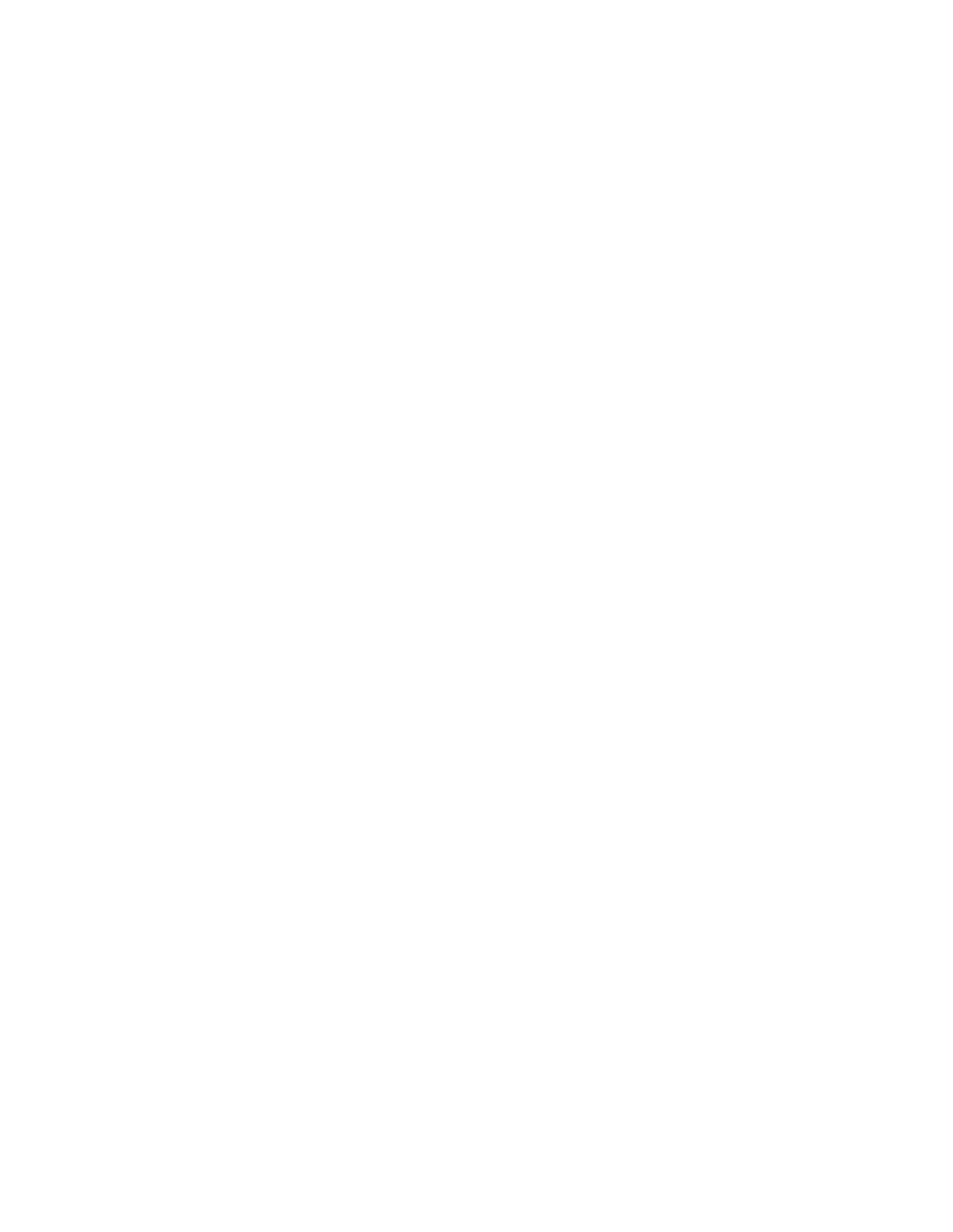b. Calculating weights for each rank using the appropriate rank order weighting methods

Two functions, rank reciprocal and rank sum (Stillwell, Seaver & Edwards, 1981) were initially developed followed by rank centroid method for the purpose of weight determination method (Solymosi & Dompi, 1985; Barron, 1992). We have used all the three approaches in the study owing to their simplicity and effectiveness. The weight calculation procedures are presented below.

The rank sum (RS) method calculates weights (Stillwell *et al.,* 1981) as:

$$
W_j (RS) = \frac{n - r_j + 1}{\sum_{k=1}^{n} (n - r_k + 1)} = \frac{2(n + 1 - r_j)}{n(n + 1)}
$$
 where  $r_j$ : rank of j<sup>th</sup> criterion, j=1,2,...,n &  $r_k$ : k<sup>th</sup> rank

The rank reciprocal or inverse (RR) method calculates criteria weights (Stillwell *et al.,* 1981) as:

$$
W_j (RR) = \frac{\frac{1}{r_j}}{\sum_{k=1}^{n} (\frac{1}{r_k})}
$$
 where  $r_j$ : rank of  $j^{th}$  criterion,  $j=1,2,...,n$   
&  $r_k$ :  $k^{th}$  rank

The rank-order centroid (ROC) method estimates criteria weights that are based on minimizing the maximum error of each weight through centroid identification for all possible weights. Weights obtained by this approach were found to be very stable (Barron & Barrett, 1996a). This method was generalized for  $n > 2$  and with more criteria the error for rank criteria is even lesser (Barron & Barret, 1996). Rank order centroid weight is calculated as:

$$
W_j \ (ROC) = \frac{1}{n} \sum_{k=1}^n \frac{1}{r_k}
$$
 where  $r_k$  is the k<sup>th</sup> rank

5. Constructing the fuzzy decision matrix where each  $\tilde{x}_{ij}$ is triangular fuzzy number i.e.  $\tilde{x}_{ij}^k = (a_{ij}^k, b_{ij}^k, c_{ij}^k)$ . Transformation of triangular fuzzy numbers, which is the aggregate fuzzy ratings, to fuzzy decision matrix and it is obtained as (Nadaban *et al.,* 2016):

$$
a_{ij} = \frac{min}{k} \{a_{ij}^k\}, b_{ij} = \frac{1}{K} \sum_{k=1}^K b_{ij}^k, c_{ij} = \frac{max}{k} \{c_{ij}^k\}
$$

- 6. Constructing the normalized fuzzy decision matrix using the concept of  $\alpha$ -cut (Definition 2) as per Jahanshahloo *et al.* (2006). The subsequent section details the steps involved in construction of normalized decision matrix with triangular fuzzy numbers.
- a. In the first step, a set of α-cut is calculated and each of the fuzzy numbers are transformed to an interval fuzzy number as  $\tilde{x}_{ij} = [[\tilde{x}_{ij}]]_{\alpha}^{\alpha}$  $\int_{\alpha}^{L}$ ,  $\left[ \tilde{x}_{ij} \right]_{\alpha}^{U}$  $\begin{bmatrix} u \\ v \end{bmatrix}$  (Jahanshahloo *et al.,* 2006).
- b. In this step, the fuzzy interval number is transformed to its normalized interval as:

$$
[\tilde{n}_{ij}]_{\alpha}^{L} = \frac{[\tilde{x}_{ij}]_{\alpha}^{L}}{\sqrt{\sum_{i=1}^{m} ((\tilde{x}_{ij})_{\alpha}^{L})^{2} + ((\tilde{x}_{ij})_{\alpha}^{U})^{2}}},
$$
  
 $i = 1, 2, ..., m \text{ and } j = 1, 2, ..., n$ 

$$
[\tilde{n}_{ij}]_{\alpha}^{U} = \frac{[\tilde{x}_{ij}]}{\alpha} \sqrt{\sum_{i=1}^{m} ([\tilde{x}_{ij}]_{\alpha}^{L})^{2} + ([\tilde{x}_{ij}]_{\alpha}^{U})^{2}} ,
$$
  
\n $i = 1, 2, ..., m \text{ and } j = 1, 2, ..., n$ 

where  $\left\lfloor \left[ \tilde{n}_{ij} \right] \right\rfloor^{\nu}$  $\frac{\hbar}{\alpha}$ ,  $\left[ \tilde{n}_{ij} \right]_{\alpha}^{U}$  $\begin{bmatrix} u \\ v \end{bmatrix}$  is the normalized fuzzy interval of the fuzzy interval  $\left[ \left[ \tilde{x}_{ij} \right]_{\alpha}^{\beta} \right]$  $\int_{\alpha}^{L}$ ,  $\left[ \tilde{x}_{ij} \right]_{\alpha}^{U}$  $\int$ .

- In the final step of constructing a fuzzy decision matrix, the normalized interval is transformed into normalized triangular fuzzy number  $\widetilde{N}_{ij} = (n_{ij}, p_{ij}, q_{ij})$ . By setting  $\alpha = 1$ , we get the left span of the triangular fuzzy number as  $\tilde{n}_{ij} = \left[ \tilde{n}_{ij} \right]_{\alpha}^{\beta}$  $\sum_{\alpha=1}^L = \left[ \tilde{n}_{ij} \right]_{\alpha}^U$  $\frac{u}{a}$  and by setting α  $= 0$ , we get the mid value and the right span. The mid value is obtained from  $\left[\tilde{n}_{ij}\right]_{\alpha}^{\beta}$  $\sum_{i=0}^{L}$  =  $n_{ij}$  -  $p_{ij}$  and the right span from  $\left[\tilde{n}_{ij}\right]_{\alpha}^{\circ}$  $\frac{U}{I} = n_{ij} + q_{ij}$ . Thus, the mid value  $p_{ij} = n_{ij} - \left[ \tilde{n}_{ij} \right]_{\alpha}^{\beta}$  $\mu$  and the right span  $\left[\tilde{n}_{ij}\right]_{\alpha}^{\circ}$  $\frac{v}{r}$  –  $n_{ij}$ . The normalized fuzzy decision matrix is created from  $N_{ij}$ . An Assessment of Objectivity Convergence of Fuzzy TOPSIS Media Extended With Rank Order With Rank Order With Rank Order With The Convergence of Fuzzy Topics (Eq.  $\left[\frac{2}{3}\right]_{1/2}^{2/3}$ ,  $\left[\frac{2}{3}\right]_{1/2}^{2/3}$ ,  $\left[\frac{2}{3$ 
	- 7. Constructing weighted normalized fuzzy decision matrix  $\tilde{v}_{ij}$  from the criteria weights and fuzzy decision matrix as per *Definition 7*. Thus,  $\tilde{v}_{ij} = \tilde{N}_{ij} \cdot \tilde{w}_j$ , from each  $\tilde{v}_{ii} \in [0,1]$ .
	- 8. Identifying fuzzy positive ideal solution (FPIS) and fuzzy negative ideal solution (FNIS) as (Jahanshahloo *et al.,* 2006; Wang & Lee, 2009):

$$
A^+ = \{\tilde{v}_1^+, \dots, \tilde{v}_n^+\} = \left\{ \begin{pmatrix} \max_j & \tilde{v}_{ij} \mid i \in I \end{pmatrix}, \begin{pmatrix} \min_j & \tilde{v}_{ij} \mid i \in J \end{pmatrix} \right\}
$$
  

$$
A^- = \{\tilde{v}_1^-, \dots, \tilde{v}_n^-\} = \left\{ \begin{pmatrix} \min_j & \tilde{v}_{ij} \mid i \in I \end{pmatrix}, \begin{pmatrix} \max_j & \tilde{v}_{ij} \mid i \in J \end{pmatrix} \right\}
$$
  
where *I* and *J* are associated with the benefit and cost

where *I* and *J* are associated with the benefit and cost criteria respectively.

- 9. Calculating closeness or separation measure of each alternative from its FPIS  $(d_i^+)$  and FNIS  $(d_i^-)$  using vertex method *(Definition 10)*.
- 10. Finding the closeness coefficient or the relative closeness whose values are used to rank the alternatives. The relative closeness of alternative A*<sup>i</sup>* with respect to  $A^+$  is defined as (Jahanshahloo *et al.,* 2006):  $R_i = \frac{d_i^-}{dt}$  $/(d_i^+ + d_i^-)$ ,  $R_i \in [0,1]$  and  $i = 1, 2, ...$

*…, m.* Since  $d_i^-\geq 0$  and  $d_i^+\geq 0$ ,  $R_i \in [0,1]$ . Alternatives with higher value of  $R_i$  have better rank or more preferred compared to those with lower values.

## **III. RESEARCH FRAMEWORK**

This paper is descriptive in nature and relies on cross sectional study design. Primary survey forms the basis of the study. Before conducting the survey, the MCDM problem is first defined from a real life industry situation of supplier selection. A mid-sized adhesive manufacturing company was approached and on explaining the pure research motive behind the study, they introduced to the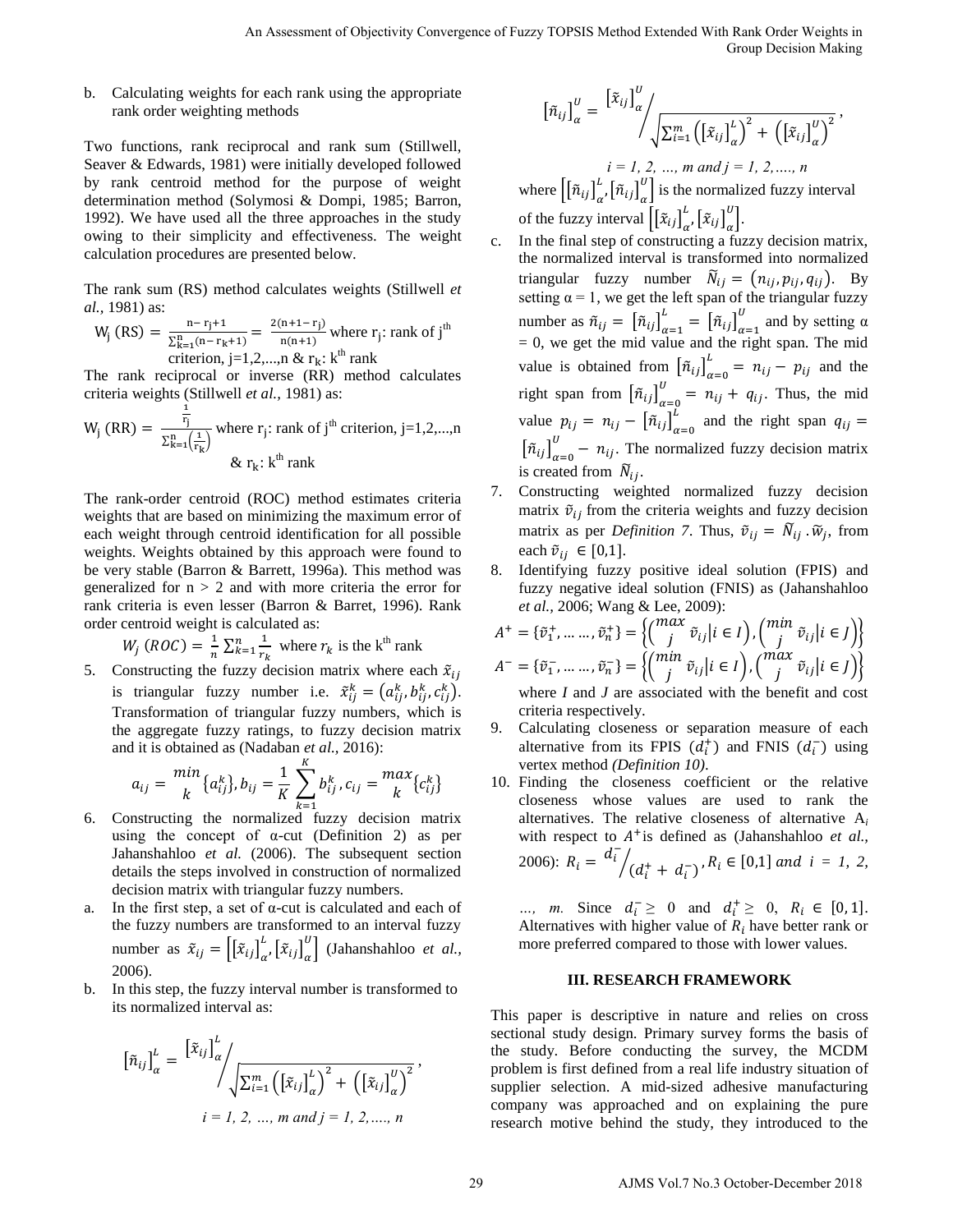decision makers in supplier selection. Three members, one each from sales (D1), technical (D2) and marketing (D3) business verticals forms the decision making group. The members participated in criteria identification, alternative selection, evaluated performance of the alternatives against each criteria and assigned ranks to each criteria. The decision making group emerged with three suppliers; Kent (A1), Loctite (A2) and 3M (A3); as alternatives. They also identified six criteria that includes (1) price offered by the suppliers, (2) supplier's capability of delivering products on time, (3) supplier's technical knowhow, (4) supplier's service support level, (5) supplier's track history with the company  $\&$  (6) supplier's product quality. To arrive at a solution to the decision problem, fuzzy TOPSIS method is chosen due to paucity of crisp data. Alternative prioritization is done on the basis of the extended TOPSIS method as detailed in the previous section. To capture the judgement of the decision makers, a linguistic scale is developed. The scale consists of linguistic terms, each of which correspond to a rating and each rating further correspond to a triangular fuzzy number (TFN) (Table 1). The decision makers rated the criteria and the alternatives Ayan Chattopadhyay and Upasana Bose<br>
clearion mades in supplier selection. Three members, one<br>
can from sulses (10), to christial (D2) and markeining (D3)<br>
sushess vertical forms the decision maditing group. The<br>
such sim

with respect to each criteria independently using the linguistic scale.

# **IV. PROBLEM SOLVING APPROACH AND FINDINGS**

The problem solving approach using extended fuzzy TOPSIS method is executed in a step wise manner. The findings of each operation performed are also presented and the overall prioritization of alternatives arrived at. Three sets of ranks are obtained, each with ROC, RS & RR weights.

- 1. The linguistic judgement of the decision makers is converted to the corresponding fuzzy triangular numbers (Table II).
- 2. The TFNs that correspond to the performance of suppliers against each criteria is then transformed to fuzzy decision matrix (FDM) (as per *5* and is shown in Table III.
- 3. The normalized FDM is made from the FDM using the concept of α-cut (as per *6* and is represented in Table IV.

| <b>Linguistic Scale</b> | Rating | <b>Triangular Fuzzy Number</b> |
|-------------------------|--------|--------------------------------|
| <b>Extremely Poor</b>   |        | (0.5, 0.5, 1)                  |
| Very Poor               | 2      | (1,1.5,2)                      |
| Poor                    | 3      | (2,2.5,3)                      |
| Medium Poor             | 4      | (3,3.5,4)                      |
| Fair                    | 5      | (4,4.5,5)                      |
| Medium Good             | 6      | (5,5.5,6)                      |
| Good                    |        | (6,6.5,7)                      |
| Very Good               | 8      | (7,7.5,8)                      |
| Excellent               | 9      | (8, 8.5, 9)                    |

TABLE I LINGUISTIC TERMS FOR ALTERNATIVES RATING

TABLE II SUPPLIER RATING WITH RESPECT TO CRITERIA BY DECISION MAKERS (TFN)

| Excellent           |                                                                            |                                                              | 9<br>(8,8.5,9) |                |               |                              |                |  |  |  |
|---------------------|----------------------------------------------------------------------------|--------------------------------------------------------------|----------------|----------------|---------------|------------------------------|----------------|--|--|--|
|                     |                                                                            | Source: Author's own scale development based on Zadeh (1970) |                |                |               |                              |                |  |  |  |
|                     | TABLE II SUPPLIER RATING WITH RESPECT TO CRITERIA BY DECISION MAKERS (TFN) |                                                              |                |                |               |                              |                |  |  |  |
| <b>Alternatives</b> | <b>Decision Makers</b>                                                     | C1                                                           | C2             | C <sub>3</sub> | C4            | C <sub>5</sub>               | C <sub>6</sub> |  |  |  |
| A1                  | D1                                                                         | (5,5.5,6)                                                    | (1,1.5,2)      | (7,7.5,8)      | (1,1.5,2)     | (7,7.5,8)                    | (8, 8.5, 9)    |  |  |  |
|                     | D <sub>2</sub>                                                             | (5,5.5,6)                                                    | (3,3.5,4)      | (7,7.5,8)      | (0.5, 0.5, 1) | (7,7.5,8)                    | (6,6.5,7)      |  |  |  |
|                     | D <sub>3</sub>                                                             | (4,4.5,5)                                                    | (1,1.5,2)      | (7,7.5,8)      | (1,1.5,2)     | (6,6.5,7)                    | (8, 8.5, 9)    |  |  |  |
| A2                  | D1                                                                         | (8, 8.5, 9)                                                  | (8, 8.5, 9)    | (8, 8.5, 9)    | (6.6.5.7)     | (8, 8.5, 9)                  | (5,5.5,6)      |  |  |  |
|                     | D <sub>2</sub>                                                             | (8, 8.5, 9)                                                  | (8.8.5.9)      | (7,7.5,8)      | (7.7.5.8)     | (7,7.5,8)                    | (6,6.5,7)      |  |  |  |
|                     | D <sub>3</sub>                                                             | (7,7.5,8)                                                    | (8, 8.5, 9)    | (8, 8.5, 9)    | (7,7.5,8)     | (8, 8.5, 9)                  | (5,5.5,6)      |  |  |  |
| A <sub>3</sub>      | D1                                                                         | (6,6.5,7)                                                    | (4,4.5,5)      | (7,7.5,8)      | (6.6.5.7)     | (7.7.5.8)                    | (4,4.5,5)      |  |  |  |
|                     | D <sub>2</sub>                                                             | (7.7.5.8)                                                    | (8.8.5.9)      | (7,7.5,8)      | (5,5.5,6)     | (7.7.5.8)                    | (6,6.5,7)      |  |  |  |
|                     | D <sub>3</sub>                                                             | (7,7.5,8)                                                    | (5,5.5,6)      | (8, 8.5, 9)    | (7,7.5,8)     | (7.7.5.8)                    | (3,3.5,4)      |  |  |  |
|                     |                                                                            |                                                              |                |                |               | Source: Author's calculation |                |  |  |  |

Source: Author's calculation

#### TABLE III FUZZY DECISION MATRIX (FDM)

| TABLE III FUZZY DECISION MATRIX (FDM) |           |             |           |               |           |                              |  |  |
|---------------------------------------|-----------|-------------|-----------|---------------|-----------|------------------------------|--|--|
| <b>Alternatives</b>                   | C1        | C2          | C3        | C4            | C5        | C6                           |  |  |
| Al                                    | (4,5.2,6) | (1,2.2,4)   | (7.7.5.8) | (0.5, 1.2, 2) | (6,7.2,8) | (6,7.8,9)                    |  |  |
| A <sub>2</sub>                        | (7,8.2,9) | (8, 8.5, 9) | (7,8.2.9) | (6.7.2.8)     | (7,8.2,9) | (5,5.8,7)                    |  |  |
| A <sub>3</sub>                        | (6.7.2.8) | (4,6.2,9)   | (7.7.8.9) | (5.6.5.8)     | (7,7.5,8) | (3,4.8,7)                    |  |  |
|                                       |           |             |           |               |           | Source: Author's calculation |  |  |

Source: Author's calculation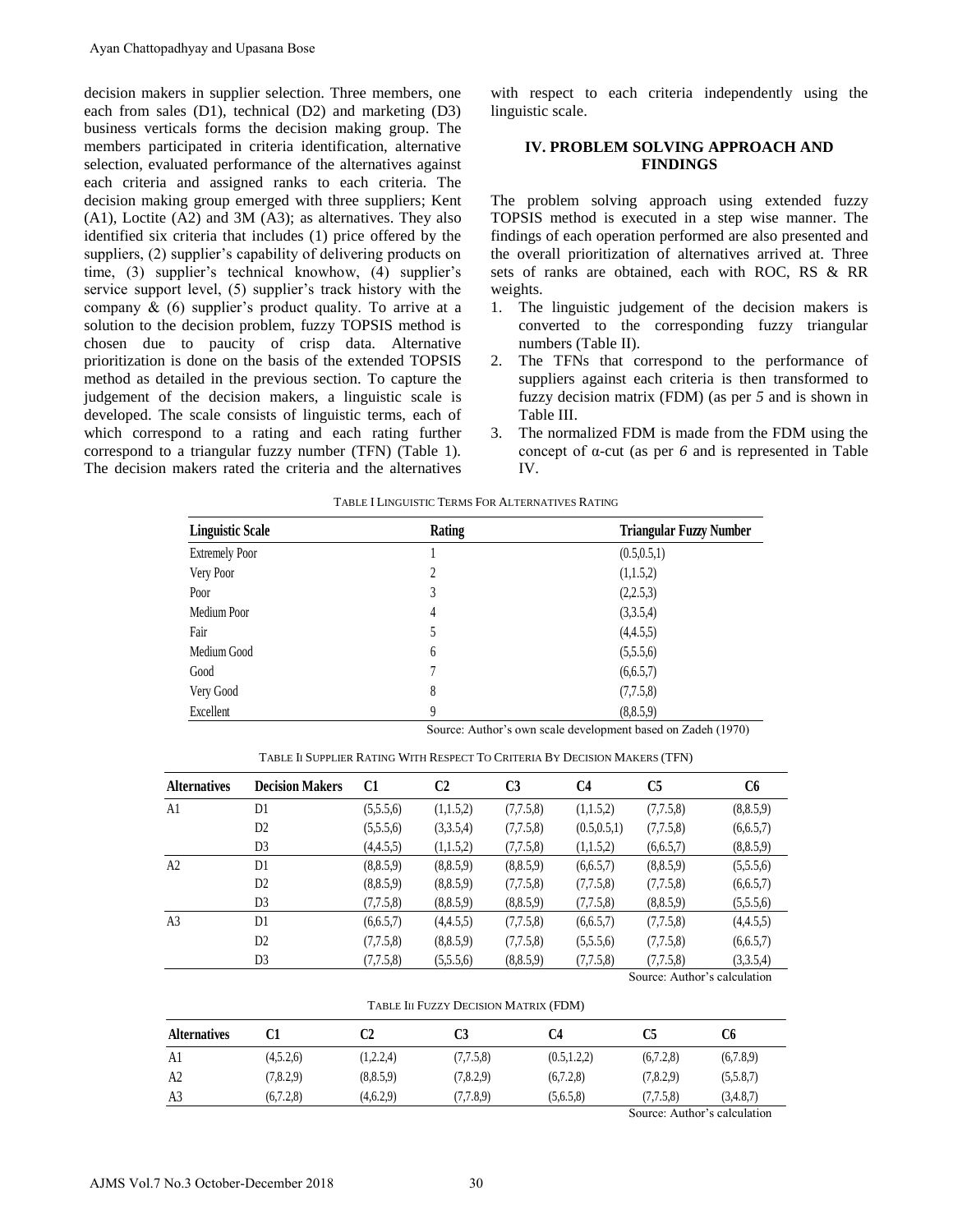| TABLE IV NORMALIZED FUZZY DECISION MATRIX (NFDM) |                              |                    |                    |                    |                    |                    |  |
|--------------------------------------------------|------------------------------|--------------------|--------------------|--------------------|--------------------|--------------------|--|
| <b>Alternatives</b>                              | C1                           | C2                 | C3                 | C4                 | C5                 | C6                 |  |
| A1                                               | (0.13, 0.03, 0.02)           | (0.05, 0.03, 0.04) | (0.18, 0.01, 0.01) | (0.03, 0.02, 0.02) | (0.18, 0.03, 0.02) | (0.19, 0.05, 0.03) |  |
| A <sub>2</sub>                                   | (0.21, 0.04, 0.03)           | (0.21, 0.01, 0.01) | (0.2, 0.03, 0.02)  | (0.18, 0.03, 0.02) | (0.2, 0.03, 0.02)  | (0.14, 0.02, 0.03) |  |
| A3                                               | (0.18, 0.03, 0.02)           | (0.15, 0.05, 0.07) | (0.19, 0.02, 0.03) | (0.16, 0.04, 0.03) | (0.18, 0.01, 0.01) | (0.12, 0.04, 0.05) |  |
|                                                  | Source: Author's calculation |                    |                    |                    |                    |                    |  |

4. The decision makers ranked the criteria individually and the same is shown in Table V. Each of the ranks is converted to ranked weights. The ranked weights of criteria vary depending on the weighting method chosen. Table VI shows varying criteria weights based on ROC, RS and RR weight determination methods.

5. The normalized fuzzy decision matrix (NFDM) thus obtained in step 3 is then transformed to the weighted

normalized fuzzy decision matrix (WNFDM) using *7.* It involves multiplication of a triangular fuzzy number with a non-fuzzy number. Since three different rank order weight determination methods are considered in the study, we have three different WNFDMs, one based on ROC, the other based on RS and the third one based on RR method, which are shown in Table VII to IX.

| TABLE V RANKING OF CRITERIA BY DECISION MAKERS |  |  |
|------------------------------------------------|--|--|
|------------------------------------------------|--|--|

| <b>Decision Makers</b> C1 |  |  | ◡u |  |
|---------------------------|--|--|----|--|
| D1                        |  |  |    |  |
| D <sub>2</sub>            |  |  |    |  |
| D3                        |  |  |    |  |

Source: Author's calculation

| TABLE VI CRITERIA WEIGHTS BASED ON ROC. RS & RR METHODS |       |       |       |       |       |       |  |
|---------------------------------------------------------|-------|-------|-------|-------|-------|-------|--|
| <b>Type of Weights</b>                                  | - C1  | C2    | C3    | C4    |       | С6    |  |
| ROC Weight                                              | 0.408 | 0.242 | 0.158 | 0.103 | 0.061 | 0.028 |  |
| RS Weight                                               | 0.286 | 0.238 | 0.190 | 0.143 | 0.095 | 0.048 |  |
| RR Weight                                               | 0.408 | 0.204 | 0.136 | 0.102 | 0.082 | 0.068 |  |

| RR Weight                                                               | 0.408                | 0.204                 | 0.136                 | 0.102                 | 0.082                 | 0.068                        |  |  |
|-------------------------------------------------------------------------|----------------------|-----------------------|-----------------------|-----------------------|-----------------------|------------------------------|--|--|
|                                                                         |                      |                       |                       |                       |                       | Source: Author's calculation |  |  |
| Table VII WEIGHTED NORMALIZED FUZZY DECISION MATRIX BASED ON ROC METHOD |                      |                       |                       |                       |                       |                              |  |  |
| <b>Alternatives</b>                                                     | C <sub>1</sub>       | C2                    | C3                    | C4                    | C5                    | C6                           |  |  |
| A <sub>1</sub>                                                          | (0.042, 0.01, 0.007) | (0.009, 0.006, 0.007) | (0.016, 0.001, 0.001) | (0.002, 0.002, 0.002) | (0.005, 0.001, 0.001) | (0.056, 0.015, 0.009)        |  |  |
| A2                                                                      | (0.068, 0.013, 0.01) | (0.039, 0.002, 0.002) | (0.018, 0.003, 0.002) | (0.014, 0.002, 0.002) | (0.006, 0.001, 0.001) | (0.042, 0.006, 0.009)        |  |  |
| A3                                                                      | (0.059, 0.01, 0.007) | (0.028, 0.009, 0.013) | (0.017, 0.002, 0.003) | (0.012, 0.003, 0.003) | (0.005, 0.0)          | (0.036, 0.012, 0.015)        |  |  |
| Source: Author's calculation                                            |                      |                       |                       |                       |                       |                              |  |  |

TABLE VIII WEIGHTED NORMALIZED FUZZY DECISION MATRIX BASED ON RS METHOD

| A3                                                                      | (0.059, 0.01, 0.007)  | (0.028, 0.009, 0.013) | (0.017, 0.002, 0.003) | (0.012, 0.003, 0.003) | (0.005, 0.0)          | (0.036, 0.012, 0.015)        |  |  |
|-------------------------------------------------------------------------|-----------------------|-----------------------|-----------------------|-----------------------|-----------------------|------------------------------|--|--|
|                                                                         |                       |                       |                       |                       |                       | Source: Author's calculation |  |  |
| TABLE VIII WEIGHTED NORMALIZED FUZZY DECISION MATRIX BASED ON RS METHOD |                       |                       |                       |                       |                       |                              |  |  |
| <b>Alternatives</b>                                                     | C1                    | C2                    | C3                    | C4                    | C5                    | C6                           |  |  |
| A <sub>1</sub>                                                          | (0.033, 0.008, 0.005) | (0.01, 0.006, 0.008)  | (0.023, 0.001, 0.001) | (0.003, 0.002, 0.002) | (0.009, 0.001, 0.001) | (0.048, 0.013, 0.008)        |  |  |
| A2                                                                      | (0.053, 0.01, 0.008)  | (0.043, 0.002, 0.002) | (0.025, 0.004, 0.003) | (0.02, 0.003, 0.002)  | (0.01, 0.001, 0.001)  | (0.036, 0.005, 0.008)        |  |  |
| A3                                                                      | (0.046, 0.008, 0.005) | (0.031, 0.01, 0.014)  | (0.024, 0.003, 0.004) | (0.018, 0.004, 0.003) | (0.009, 0.0)          | (0.03, 0.01, 0.013)          |  |  |
|                                                                         |                       |                       |                       |                       |                       | Source: Author's calculation |  |  |

| A3                  | (0.046.0.008.0.005)          | (0.031, 0.01, 0.014)                                                  | (0.024, 0.003, 0.004) | (0.018.0.004.0.003)   | (0.009.0.0)           | (0.03, 0.01, 0.013)          |  |
|---------------------|------------------------------|-----------------------------------------------------------------------|-----------------------|-----------------------|-----------------------|------------------------------|--|
|                     |                              |                                                                       |                       |                       |                       | Source: Author's calculation |  |
|                     |                              | TABLE IX WEIGHTED NORMALIZED FUZZY DECISION MATRIX BASED ON RR METHOD |                       |                       |                       |                              |  |
| <b>Alternatives</b> | C <sub>1</sub>               | C2                                                                    | C3                    | C4                    | C5                    | C6                           |  |
| A1                  | (0.041, 0.01, 0.006)         | (0.008, 0.005, 0.006)                                                 | (0.017, 0.001, 0.001) | (0.003, 0.002, 0.002) | (0.012, 0.002, 0.001) | (0.052, 0.014, 0.008)        |  |
| A2                  | (0.067, 0.013, 0.01)         | (0.033, 0.002, 0.002)                                                 | (0.019, 0.003, 0.002) | (0.016, 0.003, 0.002) | (0.014, 0.002, 0.001) | (0.038, 0.005, 0.008)        |  |
| A3                  | (0.057, 0.01, 0.006)         | (0.024, 0.008, 0.011)                                                 | (0.018, 0.002, 0.003) | (0.014, 0.004, 0.003) | (0.012, 0.001, 0.001) | (0.033, 0.011, 0.04)         |  |
|                     | Source: Author's calculation |                                                                       |                       |                       |                       |                              |  |

- 6. The fuzzy positive ideal solution and fuzzy negative ideal solution are calculated from the weighted normalized fuzzy decision matrix (shown in Tables VII to IX) as per *8.*
- 7. The three WNFDMs are used to calculate the distance or separation measure of each alternative from its FPIS  $(d_i^+)$  & FNIS  $(d_i^-)$  as per 9.
- 8. Using the separation measures, the relative closeness or closeness coefficient is determined (as per *9.* from which the rank of suppliers is arrived at. Table X shows the FPIS, FNIS, closeness coefficient (relative closeness) and supplier ranking using ROC method of criteria weight determination while Table XI and Table XII shows the same parameters using RS method and RR methods criteria weight assessment respectively. An Assessment of Objectivity Convergence of Fuzzy TOPSIS Media: Latenda With Rank Order Weights 1<br>
The method of Convergence of Convergence of Convergence of Convergence of Convergence of Convergence of Convergence of Con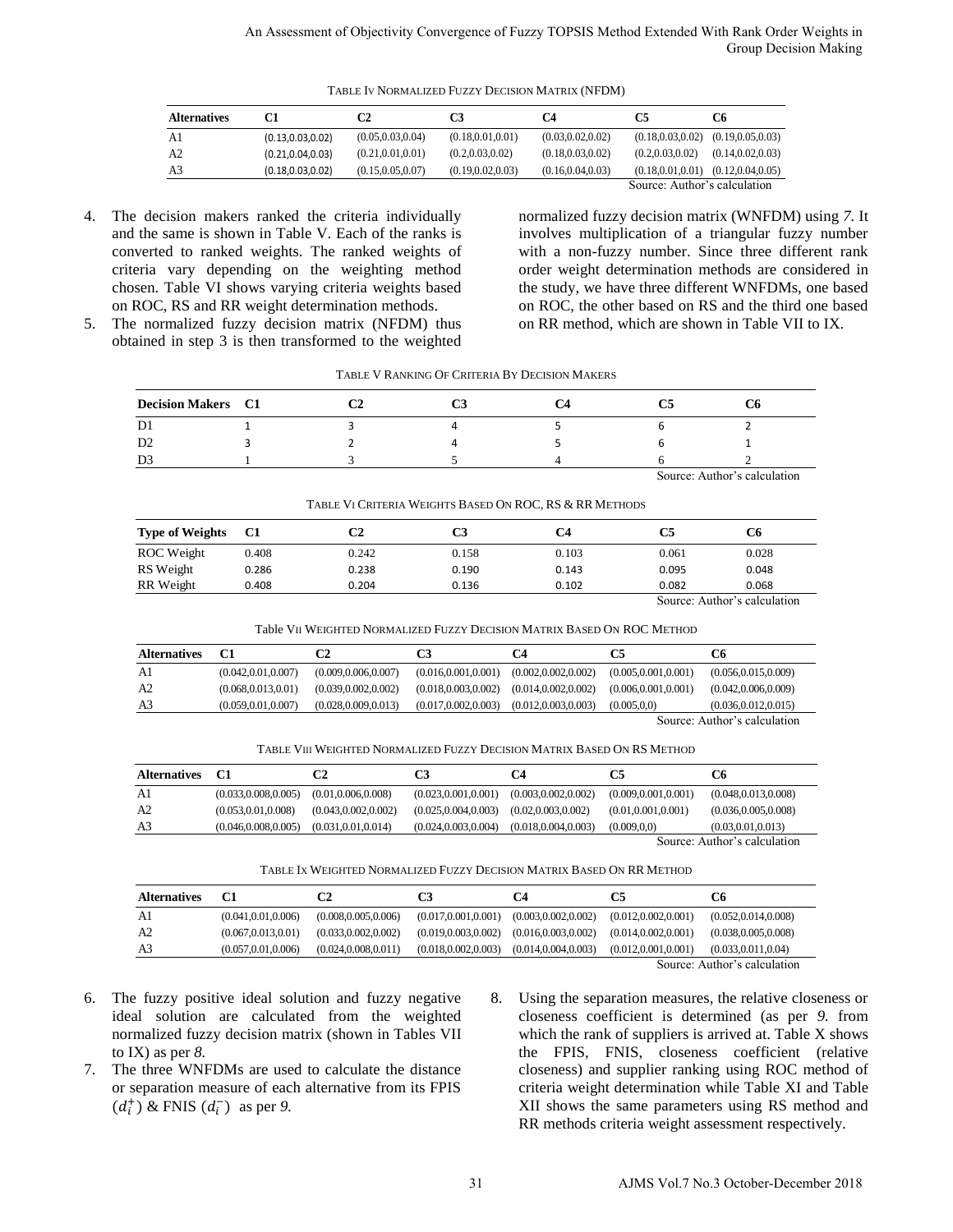| <b>Alternatives</b> | ď.     | и.     | к,     | Rank |
|---------------------|--------|--------|--------|------|
| A <sub>1</sub>      | 0.0739 | 0.0675 | 0.4775 | ∼    |
| A <sub>2</sub>      | 0.1185 | 0.1074 | 0.4756 |      |
| A <sub>3</sub>      | 0.0857 | 0.0832 | 0.4925 |      |

TABLE X ROC METHOD BASED SEPARATION MEASURES, RELATIVE CLOSENESS & RANK

Source: Author's calculation

| TABLE XI RS METHOD BASED SEPARATION MEASURES, RELATIVE CLOSENESS & RANK |
|-------------------------------------------------------------------------|
|-------------------------------------------------------------------------|

| <b>Alternatives</b> | a,     | и:     | K,     | Rank                                                                                                            |
|---------------------|--------|--------|--------|-----------------------------------------------------------------------------------------------------------------|
| A <sub>1</sub>      | 0.0748 | 0.0654 | 0.4664 |                                                                                                                 |
| A <sub>2</sub>      | 0.1228 | 0.1059 | 0.4631 |                                                                                                                 |
| A <sub>3</sub>      | 0.0904 | 0.0823 | 0.4765 |                                                                                                                 |
|                     |        |        |        | the contract of the contract of the contract of the contract of the contract of the contract of the contract of |

Source: Author's calculation

| TABLE XII RR METHOD BASED SEPARATION MEASURES, RELATIVE CLOSENESS & RANK |  |
|--------------------------------------------------------------------------|--|
|--------------------------------------------------------------------------|--|

| <b>Alternatives</b> | и.     |        | "      | Rank               |
|---------------------|--------|--------|--------|--------------------|
| A <sub>1</sub>      | 0.0762 | 0.0759 | 0.4992 |                    |
| A2                  | 0.1170 | 0.1100 | 0.4845 |                    |
| A <sub>3</sub>      | 0.0827 | 0.1026 | 0.5536 |                    |
|                     |        |        | $\sim$ | $\cdots$<br>$\sim$ |

Source: Author's calculation

It is found that the order of prioritization i.e. the rank of suppliers derived with ROC, RS and RR weights are same. This is indeed a good indication to anticipate consistency in results among the three separate measures of weights which remains our prime objective. Thus, the choice of rank order weight appears to have low significance in determining the relative preference in fuzzy decision making environment. Results reveal A3 to be more preferred. Finally, Table XIII summarizes the supplier ranks that have obtained by deploying fuzzy TOPSIS integrated with ROC, RS and RR weights, all of which are based on rank order.

TABLE XIII FUZZY TOPSIS RANKS BASED ON ROC, RS & RR WEIGHTS

| <b>Alternatives</b> | Rank $(ROC Wt.)$ | Rank $(RS Wt.)$ | Rank $(RR Wt.)$              |
|---------------------|------------------|-----------------|------------------------------|
| A1                  |                  |                 |                              |
| A2                  |                  |                 |                              |
| A <sub>3</sub>      |                  |                 |                              |
|                     |                  |                 | Source: Author's calculation |

## **V. CONCLUSION**

Real life business decision making process gets more complex with the non-availability of crisp data and crucial decisions have to be taken based on imprecise i.e. vague data. The domain of fuzzy mathematics offers solution to business practitioners and researchers worldwide in such situations. The present paper has its inspiration rooted in finding an alternative solution to multi criteria business decision problems dealing with imprecise data. The output of the extended fuzzy TOPSIS method is represented by the relative closeness values and ranks derived from it. The value of relative closeness of an alternative is found to be different if one compares three outputs, each based on a different criteria weight determination method. The relative closeness value of supplier A1 is 0.4775, 0.4664 and 0.4992 with ROC, RS and RR methods respectively. Similar behaviour is seen for supplier A2 and A3; however, the order of supplier preference, represented by their ranks have been found to be exactly the same i.e. a very high level of consistency in supplier rank is observed. Thus, in multi criteria group decision making situations where criteria weights have to be determined by subjective methods, rank order weights prove to generate fairly consistent and uniform results. It is also seen that alternative A3 i.e. 3M is **EXERCISE SCIENCE ASSESSMENT AND SCIENCE ASSESSMENT AND SCIENCE CONSULTING THE CONSULTING CONSULTING THE CONSULTING CONSULTING THE CONSULTING THE CONSULTING CONSULTING THE CONSULTING THE CONSULTING THE CONSULTING THE CONS** Ayan Chattopadhyay and Upasana Bose<br>
TAREN ROC METHOD BASED SEPARATEND<br>
Archaeology and Upasana Bose<br>
TAREN ROC METHOD BASED SEPARATEND<br>
AT a 0.0759<br>
AN a 0.0857<br>
TAREN KRS METHOD BASED SEPARATEND<br>
AN a 0.0763<br>
TAREN KRS

the most preferred supplier followed by A1 i.e. Kent and Loctite (A2) in order of decreasing preference. Though fuzzy TOPSIS with different rank order weights have yielded same overall rank of the suppliers, it may be of academic and business interest to find out if other subjective methods yield similar results.

### **REFERENCES**

- [1] Barron, F., & Barrett, B.E. (1996b). Decision Quality Using Ranked Attribute Weights. *Management Science*, 42, 1515-1523.
- [2] Barron, F.H. (1992). Selecting a Best Multiattribute Alternative with Partial Information about Attribute Weights. *Acta Psychologica, 80*, 91-103.
- [3] Barron, F.H. & Barrett, B.E. (1996a). The Efficacy of SMARTER: Simple Multiattribute Rating Technique Extended to Ranking. *Acta Psychologica*, *93*(1–3), 23–36.
- [4] Boer, L.D., Labro, E., & Morlacchi, P. (2001). A review of methods supporting supplier selection. *European Journal of Purchasing & Supply Management, 7,* 75–89.
- [5] Chan, F.T.S., & Kumar, N. (2007). Global supplier development considering risk factors using fuzzy extended AHP-based approach. *OMEGA – International Journal of Management Science, 35*(4), 417- 431.
- [6] Chen, M.F., Tzeng, G.H., & Ding, C.G. (2003). *Fuzzy MCDM Approach to select service provider*. Proceedings of the IEEE international conference on fuzzy systems, 572-577.
- [7] Chen, S.H. (1985). Operations on fuzzy numbers with function